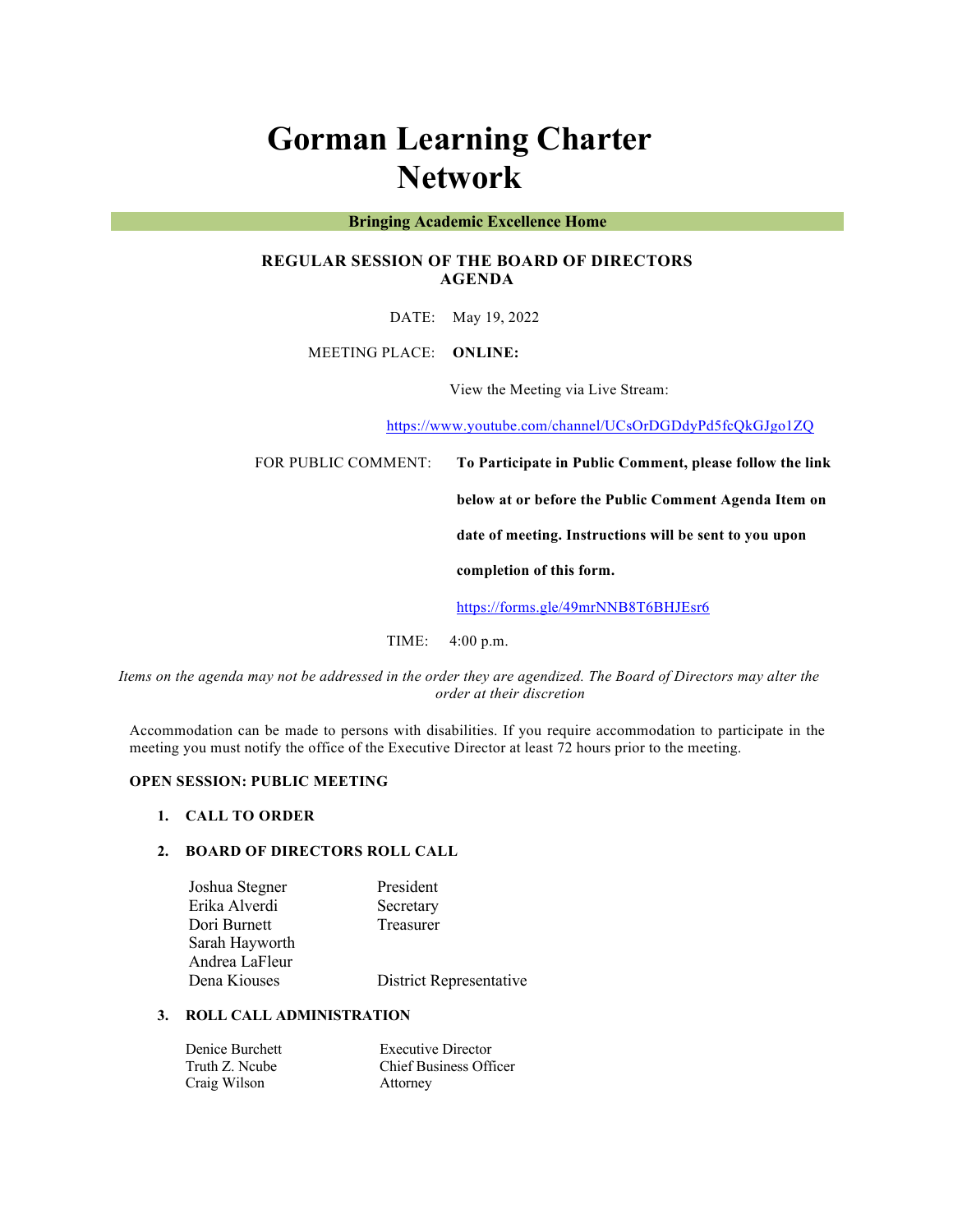### **4. PLEDGE OF ALLEGIANCE**

#### **5. VIRTUAL MEETING FINDING AND APPROVAL**

**a. Finding:** Gorman Learning Charter Network Board of Directors determines, in accordance with Government Code Section 54953(e)(1)(B), that meeting in person would present imminent risks to the health or safety of attendees. Pursuant to Government Code Section  $54953(e)(3)$ , the Board has also reconsidered the circumstances of the State of Emergency declared by the Governor on March 4, 2020, and finds the State of Emergency continues to directly impact the ability of the Directors to meet safely in person and/or that State or local officials continue to impose or recommend measures to promote social distancing.

## **6. APPROVAL OF THE AGENDA**

## **7. APPROVAL OF THE MINUTES**

**a.** Approval of the minutes from the regular session meeting of April 21, 2022, and May 09, 2022.

## **8. COMMUNICATION FROM THE PUBLIC**

*This portion of the meeting is set aside for the purpose of allowing an opportunity for*  individuals to address the Board of Directors regarding matters on or not on the Agenda but *within the Board of Directors subject matter jurisdiction. The Board of Directors is not allowed to take action on any item that is not on the Agenda, except as authorized by Government Code Section 54954.2. Presentations are limited to 3 minutes. The total time allotted for public comment is 45 minutes. If you wish to speak please complete a Communication from the Public form online and provide it electronically to the Board Secretary before the meeting.*

#### **9. COMMENTS FROM BOARD MEMBERS CONCERNING ITEMS NOT ON THE AGENDA**

#### **10. CONSENT AGENDA**

*Items on the Consent Agenda are considered routine and/or are deemed to be consistent with the item adopted Committee Policies and carry the recommendation of the Administration. The Consent Agenda may be enacted by one motion with a Roll Call vote. There will be no separate discussion of the items unless a board member so requests, in which case the designated item(s) will be considered following approval of the remaining items.*

- **a. Human Resources HR Action Report**
- **b. Business Services Division Check Register**
- **c. Business Services Division Payroll Expenditures**
- **d. Division Purchase Order Listings**
- **e. Business Services Division Credit Card Register**

#### **11. REPORT & COMMUNICATION TO THE BOARD OF DIRECTORS**

- **a. Executive Director – Denice Burchett**
- **b. Chief Business Officer – Truth Z. Ncube**

### **12. INFORMATION/DISCUSSION/ACTION AGENDA**

- **a. Review and Discussion of Possible Board Member Appointment to Fill Vacant Position – Joshua Stegner, Board President**
- **b. Review, Discussion and Approval of Discard List – Denice Burchett, Executive Director**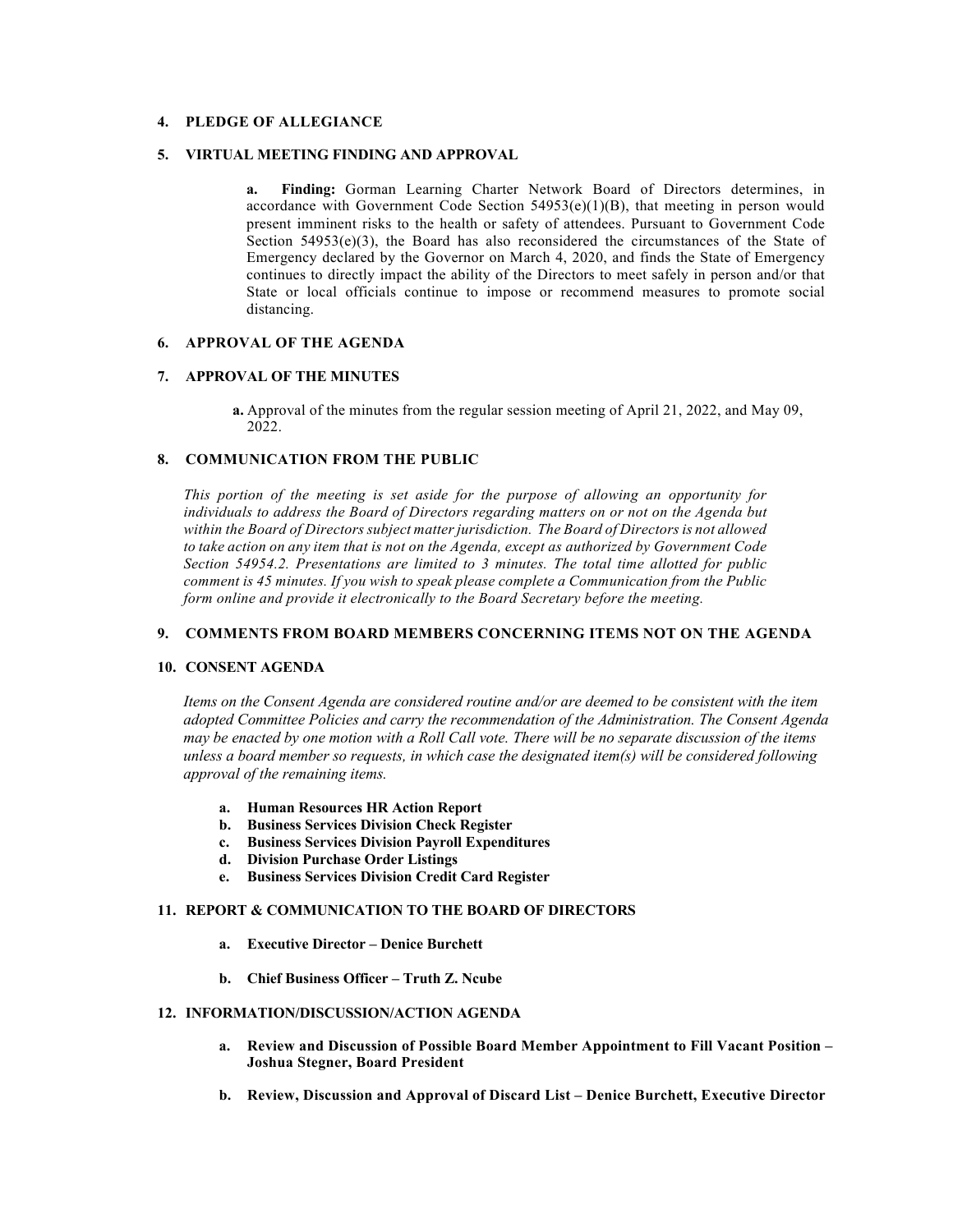- **c. Review, Discussion and Approval of IT Discard List – Chris Campbell, Director of IT**
- **d. Review, Discussion and Approval of ScaleComputing Server Infrastructure Renewal – Chris Campbell, Director of IT**
- **e. Review, Discussion and Approval of Quotes for Purchasing Equipment to Begin an Esports Program at Gorman Learning Charter Network – Adam Cornish, Director of Academics, and Chris Campbell, Director of IT**
- **f. Review, Discussion and Approval of Updates and Revisions to Board Policies – Kisha McDonald, Director of Human Resources**
	- **i. Policy 7004.6: Prohibition of Harassment**
	- **ii. Policy 7005.1: Job Abandonment**
	- **iii. Policy 7005.2: Separation**
	- **iv. Policy 7005.3: Disciplinary Process**
	- **v. Policy 7001.4: New Hire**
- **g. Review, Discussion and Approval of Personalized Learning Teacher Contract for Fiscal year 2022-23 – Kisha McDonald, Director of Human Resources**
- **h. Review, Discussion and Approval of Updated and Revised Salary Schedules – Kisha McDonald, Director of Human Resources**
	- **i. Classified Non-Exempt Salary Schedule**
	- **ii. Classified Management Salary Schedule**
	- **iii. Certificated Management Salary Schedule**
	- **iv. Instructional Support Salary Schedule**
	- **v. Resource Center Salary Schedule**
	- **vi. Stipend Salary Schedule**
- **i. Review, Discussion and Approval of Revisions to Policy 5005.4: Transitional Kindergarten – Olivia Duran, Regional Director**
- **j. Review, Discussion and Approval of Sublease at Antelope Valley Resource Center with AV Impact LLC – Denice Burchett, Executive Director**

#### **CLOSED SESSION**

#### **13. ADJOURN TO CLOSED SESSION, IF ANY:**

- **a. Confidential Student Enrollment Matter – Consideration of Potential Involuntary Removal Case No.: 7987822**
- **b. Personnel Action – Government Code Section 54957**
- **c. Conference with Legal Regarding Real Estate Lease Negotiations on Antelope Valley Resource Center Property (§ 54956.8)**

#### **RECONVENE TO OPEN SESSION**

#### **14. DISCLOSURE OF ACTION TAKEN IN CLOSED SESSION, IF ANY**

## **15. INFORMATION/DISCUSSION/ACTION AGENDA**

- **a. Review, Discussion and Approval of Revisions to Contract for Executive Director – Craig Wilson, Legal Counsel**
- **b. Review, Discussion and Approval of Revisions to Contract for Chief Business Official – Craig Wilson, Legal Counsel**